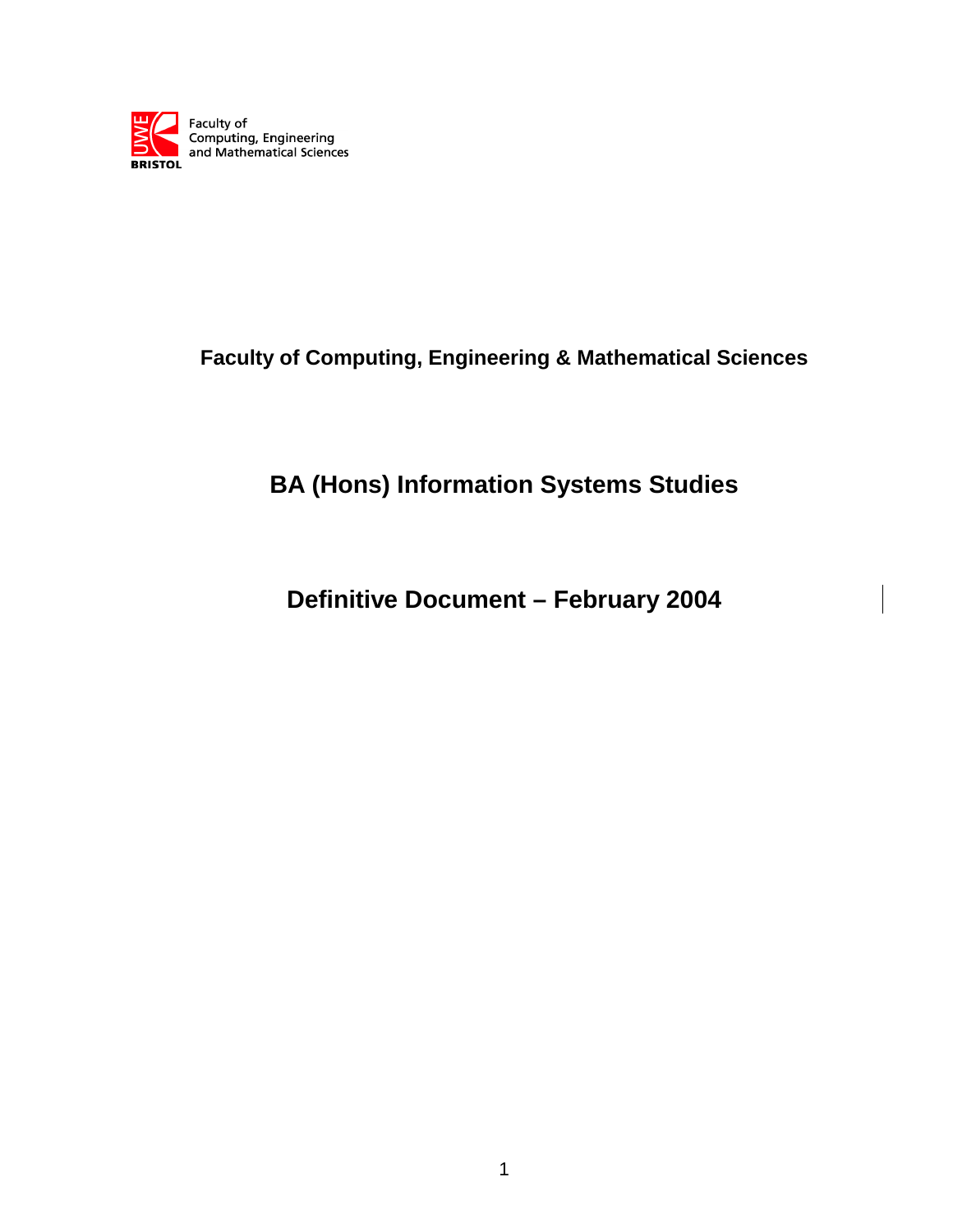## **Programme Specification**

## **Section 1: Basic Data**

| <b>Awarding institution/body</b>                                  | University of the West of England                                                                                                                                                                                              |
|-------------------------------------------------------------------|--------------------------------------------------------------------------------------------------------------------------------------------------------------------------------------------------------------------------------|
| <b>Teaching institution</b>                                       | University of the West of England                                                                                                                                                                                              |
| <b>Faculty responsible for programme</b>                          | Computing, Engineering and Mathematical<br>Sciences                                                                                                                                                                            |
| Programme accredited by                                           | N/A                                                                                                                                                                                                                            |
| <b>Highest award title</b>                                        | BA (Hons) Information Systems Studies                                                                                                                                                                                          |
| Default award title                                               | None.<br>BA (Hons) Information Systems Studies will be<br>the default award title for awards in the School of<br>Information Systems, currently:<br>BA Business Information Systems,<br><b>BA Information Systems Analysis</b> |
| Interim award title                                               | <b>BA Information Systems Studies</b><br>Dip. HE Information Systems Studies<br>Cert. HE Information Systems Studies                                                                                                           |
| <b>Modular Scheme title (if different)</b>                        | Faculty of Computing, Engineering &<br><b>Mathematical Sciences Modular Scheme</b>                                                                                                                                             |
| UCAS code (or other coding system if<br>relevant)                 |                                                                                                                                                                                                                                |
| <b>Relevant QAA subject benchmarking</b><br>group(s)              | Computing                                                                                                                                                                                                                      |
| On-going/valid until* (*delete as<br>appropriate/insert end date) |                                                                                                                                                                                                                                |
| Valid from (insert date if appropriate)                           | 1st September 2004                                                                                                                                                                                                             |
| Authorised by                                                     | Date:                                                                                                                                                                                                                          |
|                                                                   |                                                                                                                                                                                                                                |

#### **Version Code 2**

For coding purposes, a numerical sequence (1, 2, 3 etc.) should be used for successive programme specifications where 2 replaces 1, and where there are no concurrent specifications. A sequential decimal numbering (1.1; 1.2, 2.1; 2.2 etc) should be used where there are different and concurrent programme specifications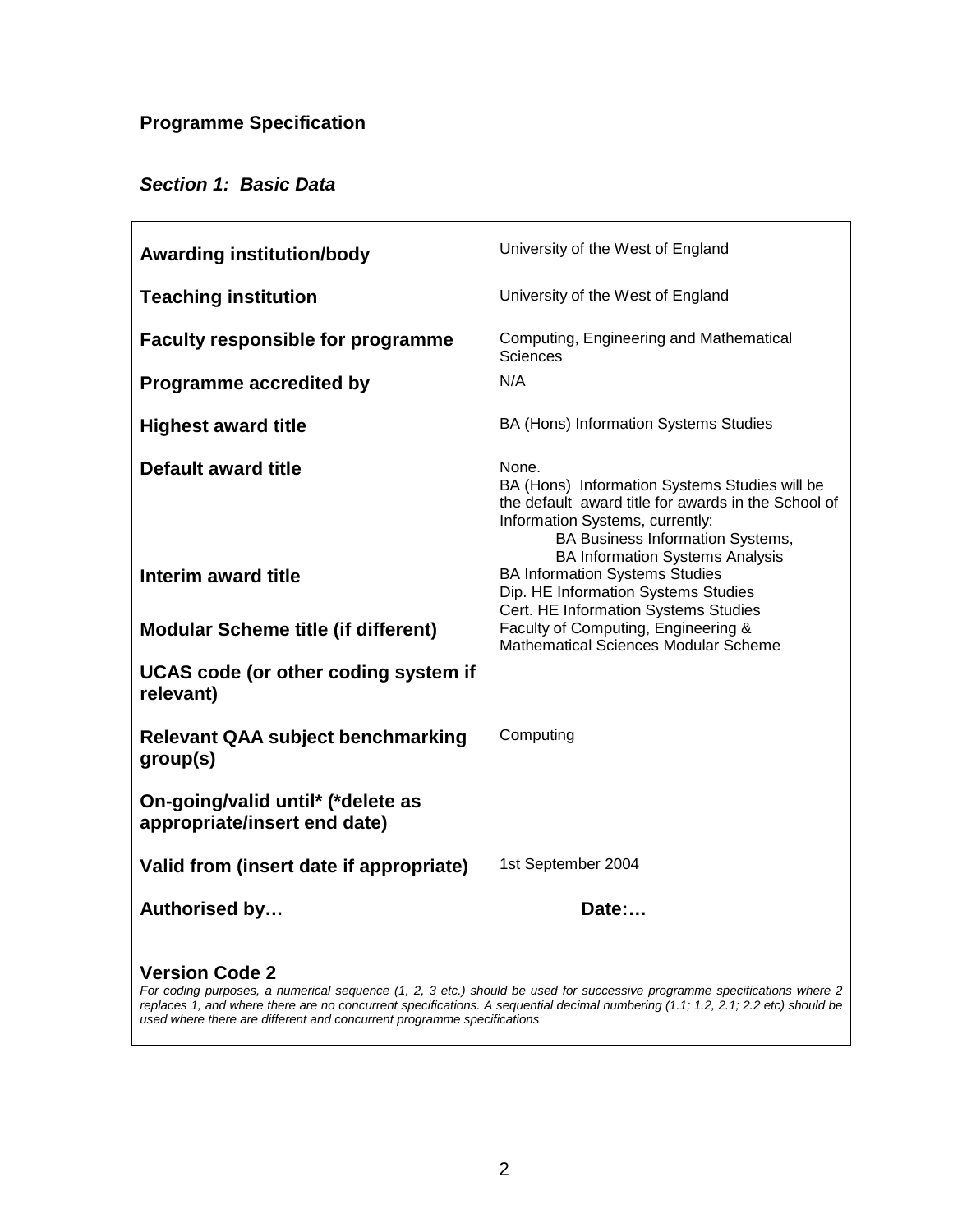## **Section 2: Educational Aims of the Programme**

Students who fail a module that is core on their programme are, within the Modular Assessment Regulations, denied any further opportunity to progress. This aspect of MAR results in a number of students each year being required to withdraw from their programme of study. The BA Information Systems Studies is intended to offer an alternative route for such students by providing them with a 'fall-back' programme. A student enrolled on a BA in the School of Information Systems (currently these are the BA Business Information Systems and the BA Information Systems Analysis) will be offered transfer to this programme in the event that they had passed at least 60 credits on their existing programme but had subsequently been required to withdraw through failure on a core module. All the credit already achieved on a student's current award will be transferred to BA Information Systems Studies. The programme then provides a set of modules from which the student can choose in order to accumulate sufficient credit, within MAR, to graduate with an honours degree.

Students may not enroll directly to this programme.

Notwithstanding the nature of this programme, the following general aims apply:

- 1. to teach within an overall information systems perspective, hence emphasizing the importance of information processes and of contexts of use, the role and interests of users, and policy issues;
- 2. to foster in students an interest in the longer-term and broader implications, directions and impacts of information and communication technologies, while exposing them to specific contemporary technologies, models and methods which will be useful to them as they enter work after graduating;
- 3. to encourage students to examine the effects and potential of the technologies they study on organizations and on people's life and work
- 4. to encourage students to develop a critical, resourceful practice of their own, as well as an ability to work effectively in teams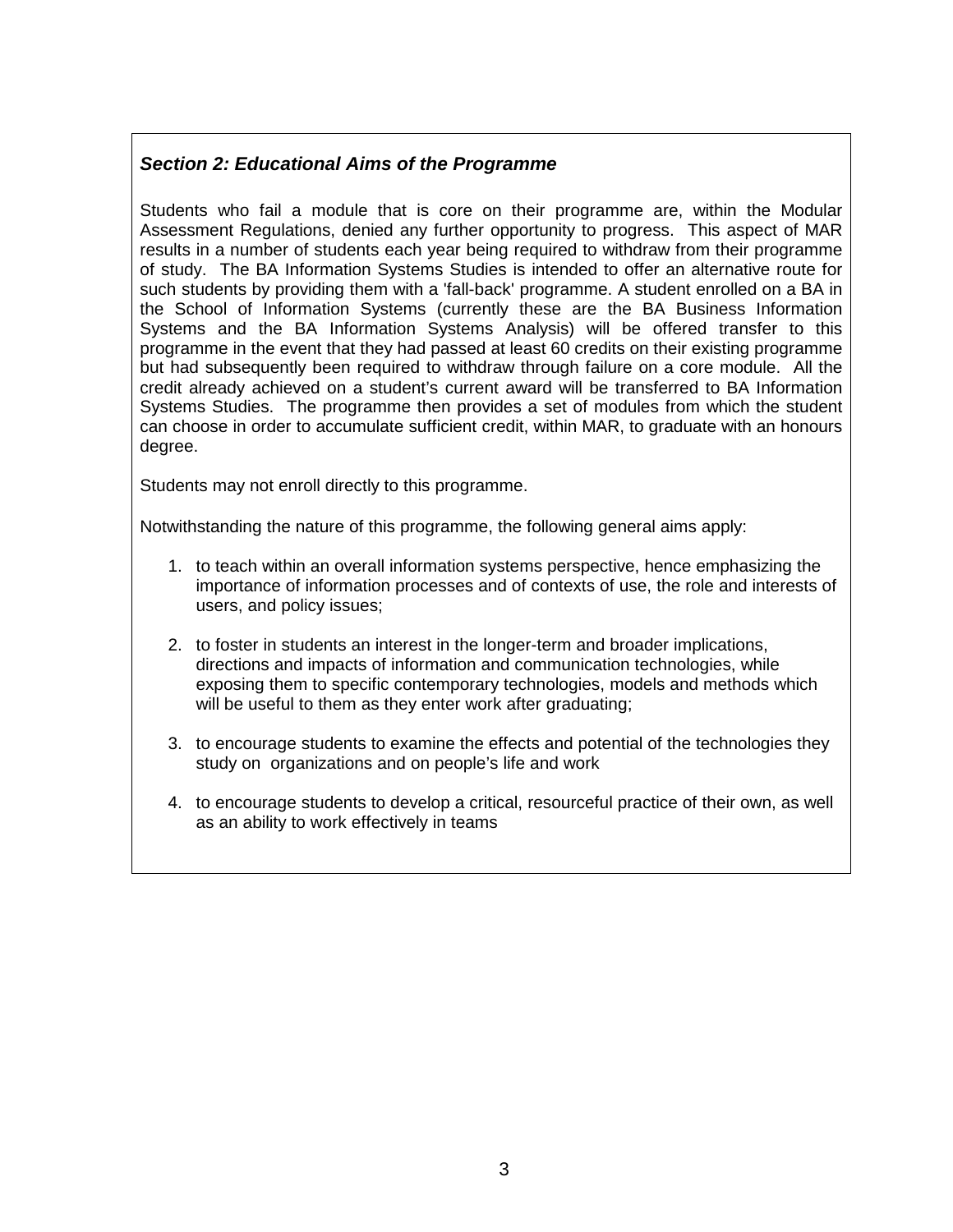## **Section 3: Learning Outcomes of the Programme**

#### **A. Knowledge and Understanding**

|             | Knowledge and Understanding of:                                  | <b>Teaching/Learning Methods and Strategies</b>                                                                           | <b>Assessment</b>                        |
|-------------|------------------------------------------------------------------|---------------------------------------------------------------------------------------------------------------------------|------------------------------------------|
|             | Information<br>1. Topics in the area of                          | In addition to traditional lecture/tutorial based teaching, the                                                           | Testing of the knowledge base is through |
| $2^{\circ}$ | Systems.<br>Methods and notations to assist in the               | modules in the Information Systems field make extensive use<br>of case study work and team work. Throughout, students are | some combination of:                     |
|             | communication of Information Systems                             | encouraged to consider the impact of Information Systems on                                                               | Examination                              |
| $3_{-}$     | An appreciation of the breadth of the                            | human systems. On all modules, at all levels, the learner is                                                              | Peer and tutor evaluation                |
|             | field Information Systems.                                       | encouraged to undertake independent reading both to                                                                       | Group coursework/project                 |
| 4.          | The ethical issues in the field of<br><b>Information Systems</b> | supplement and consolidate what is being taught/learnt and<br>to broaden their individual knowledge of the subject.       |                                          |
|             |                                                                  |                                                                                                                           |                                          |
|             |                                                                  |                                                                                                                           |                                          |
|             |                                                                  |                                                                                                                           |                                          |
|             |                                                                  |                                                                                                                           |                                          |
|             |                                                                  |                                                                                                                           |                                          |

#### **B. Intellectual Skills**

|    | <b>Intellectual Skills</b>      | <b>Teaching/Learning Methods and Strategies</b>               | Assessment                   |
|----|---------------------------------|---------------------------------------------------------------|------------------------------|
|    | <b>Critical Thinking</b>        | At all levels students are required to bring together         | Through some combination of: |
|    | Analysis                        | knowledge and skills acquired in several modules and hence    |                              |
| 3. | Synthesis of different types of | determine new ways of working. As the student progresses,     | Examination                  |
|    | information                     | the need to synthesise (3) ever-greater volumes of            | Peer and tutor evaluation    |
| 4. | Evaluation                      | information and approaches into a coherent approach is        | Group coursework/project     |
| 5. | Problem Solving                 | developed and consequently so is their critical thinking (1). |                              |
| 6. | Appreciate problem contexts     |                                                               |                              |
|    | Balance conflicting objectives  |                                                               |                              |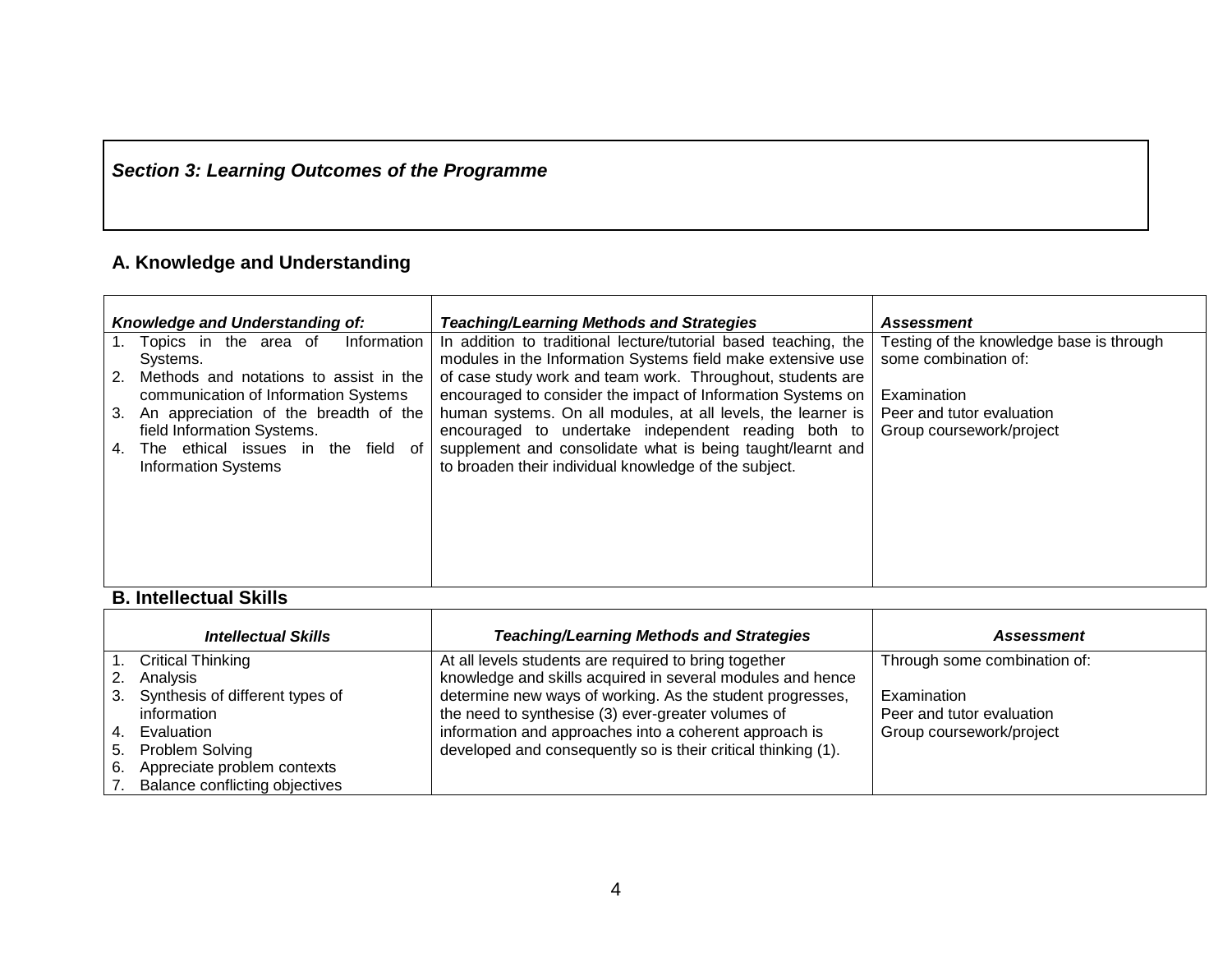#### **C. Subject, Professional and Practical Skills**

| <b>Subject/Professional/Practical Skills</b>                                                                                                                                                                                                                                             | <b>Teaching/Learning Methods and Strategies</b>                                                                                                                                                                                                                                                                                                                                                                                                              | <b>Assessment</b>                                                                             |
|------------------------------------------------------------------------------------------------------------------------------------------------------------------------------------------------------------------------------------------------------------------------------------------|--------------------------------------------------------------------------------------------------------------------------------------------------------------------------------------------------------------------------------------------------------------------------------------------------------------------------------------------------------------------------------------------------------------------------------------------------------------|-----------------------------------------------------------------------------------------------|
| Students will typically be able to:                                                                                                                                                                                                                                                      | Throughout the CEMS faculty skills are taught b a<br>combination of theory and practice. The general                                                                                                                                                                                                                                                                                                                                                         | In general, the possession of these skills is<br>demonstrated by the development of piece of  |
| Use appropriate notations to describe and<br>critique existing Information Systems<br>2. Discuss the human/business contexts in<br>which Information Systems are placed and<br>the effects thereof.<br>3. Use appropriate techniques and notations<br>to develop new information Systems | teaching/learning method is to impart these<br>practical/professional skills by a process of moving<br>from an overview of what is required (at level 1) to<br>a specific application of an individual skill at a<br>higher level. Some very specific skills are<br>introduced at level 3. These are underpinned by<br>the more generalised capabilities that are<br>practised throughout the levels in most of the<br>modules that contribute to the award. | coursework (an essay, a design or an item of<br>software), by presentation or by examination. |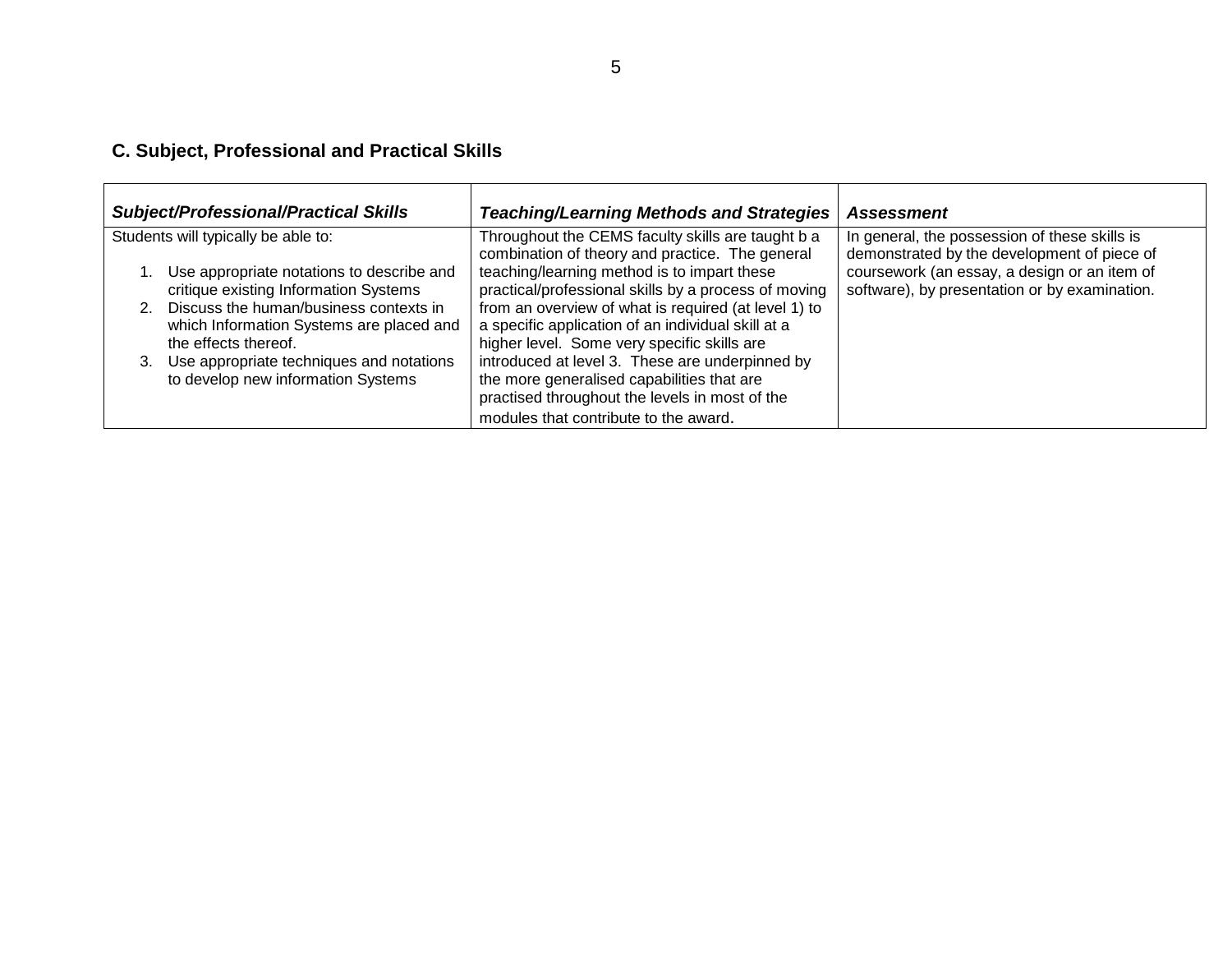#### **D. Transferable Skills and Other Attributes**

| <b>Transferable Skills and Other Attributes</b>                                              | <b>Teaching/Learning Methods and Strategies</b>                                                                                                                                                                                                                                                                                                                              | <b>Assessment</b>                                                                                                                                                             |
|----------------------------------------------------------------------------------------------|------------------------------------------------------------------------------------------------------------------------------------------------------------------------------------------------------------------------------------------------------------------------------------------------------------------------------------------------------------------------------|-------------------------------------------------------------------------------------------------------------------------------------------------------------------------------|
| 1. Communication skills: to communicate orally or<br>in writing.                             | Skill one is typically developed through a variety of<br>methods and strategies including the following:<br>Students participate in electronic conferences,<br>♦<br>workshops, and groupwork sessions.<br>Students participate in discussion tutorials<br>٠<br>Students present research topic findings in<br>٠<br>tutorials<br>Students participate in individual tutorials | All of the skills are demonstrated in varying<br>degrees in all of the employed assessments with<br>the exception of teamwork, which is covered in<br>some of the coursework. |
| 2. Self-management skills: to manage one's own<br>time; to meet deadlines                    | 2. Skill two is typically developed through a variety of<br>methods and strategies including the following:<br>Students conduct self-managed work to be<br>completed by a given deadline.<br>Students undertake directed reading to be<br>٠<br>completed by a given deadline<br>Students undertake research in preparation for<br>٠<br>classroom based activities.           |                                                                                                                                                                               |
| 3. IT skills in context: to use software tools in the<br>context of application development. | 3. Skill three is typically developed through a variety<br>of methods and strategies including the following:<br>Students conduct self-managed practical work<br>٠<br>Students work through practical work-sheets in<br>٠<br>teams<br>Students make use of online teaching materials                                                                                         |                                                                                                                                                                               |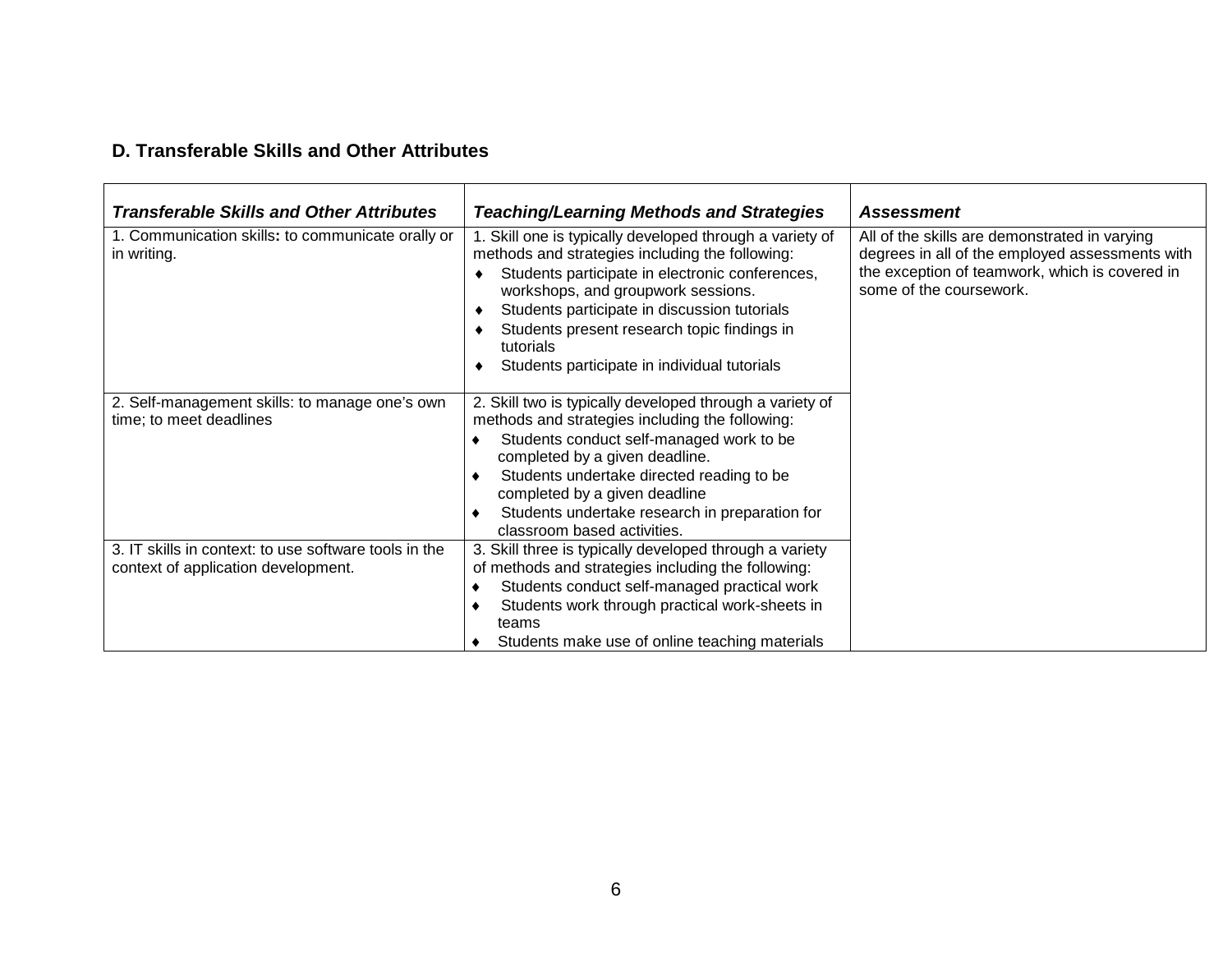| 4. Problem Formulation and Decision-Making: To<br>undertake analysis and interpretation of<br>information and express problems in appropriate<br>notations.                                                                                | 4. Skill four is typically developed through a variety of<br>methods and strategies including the following:<br>Students develop solutions is relation to case-<br>study based problems<br>Students sketch designs of large systems, where<br>these systems might be business, social or<br>software systems. |  |
|--------------------------------------------------------------------------------------------------------------------------------------------------------------------------------------------------------------------------------------------|---------------------------------------------------------------------------------------------------------------------------------------------------------------------------------------------------------------------------------------------------------------------------------------------------------------|--|
| 5. Progression to independent learning: To gain<br>experience of, and to develop skills in, learning<br>independently of structured class work. For<br>example, to develop the ability to use on-line<br>facilities to further self-study. | 5. Skill five is typically developed through a<br>٠<br>variety of methods and strategies including the<br>following:<br>Students are encouraged to research relevant<br>topics<br>Students are encouraged to use online facilities<br>to discover information                                                 |  |
| 6. Awareness of professional literature: to read<br>and to use literature sources appropriate to the<br>discipline to support learning activities                                                                                          | 6. Skill six is developed through a variety of methods<br>and strategies including the following:<br>Students are encouraged to access online<br>٠<br>material<br>Students review the literature for discussion in<br>٠<br>tutorial classes and electronic conferences                                        |  |
| 7. Teamwork: to be able to work as a member of<br>a team; to be aware of the benefits and problems<br>which teamwork can bring                                                                                                             | 7. Skill seven is developed through a variety of<br>methods and strategies including the following:<br>Students are required to participate in electronic<br>٠<br>conferences<br>Students will develop reports/designs in groups.                                                                             |  |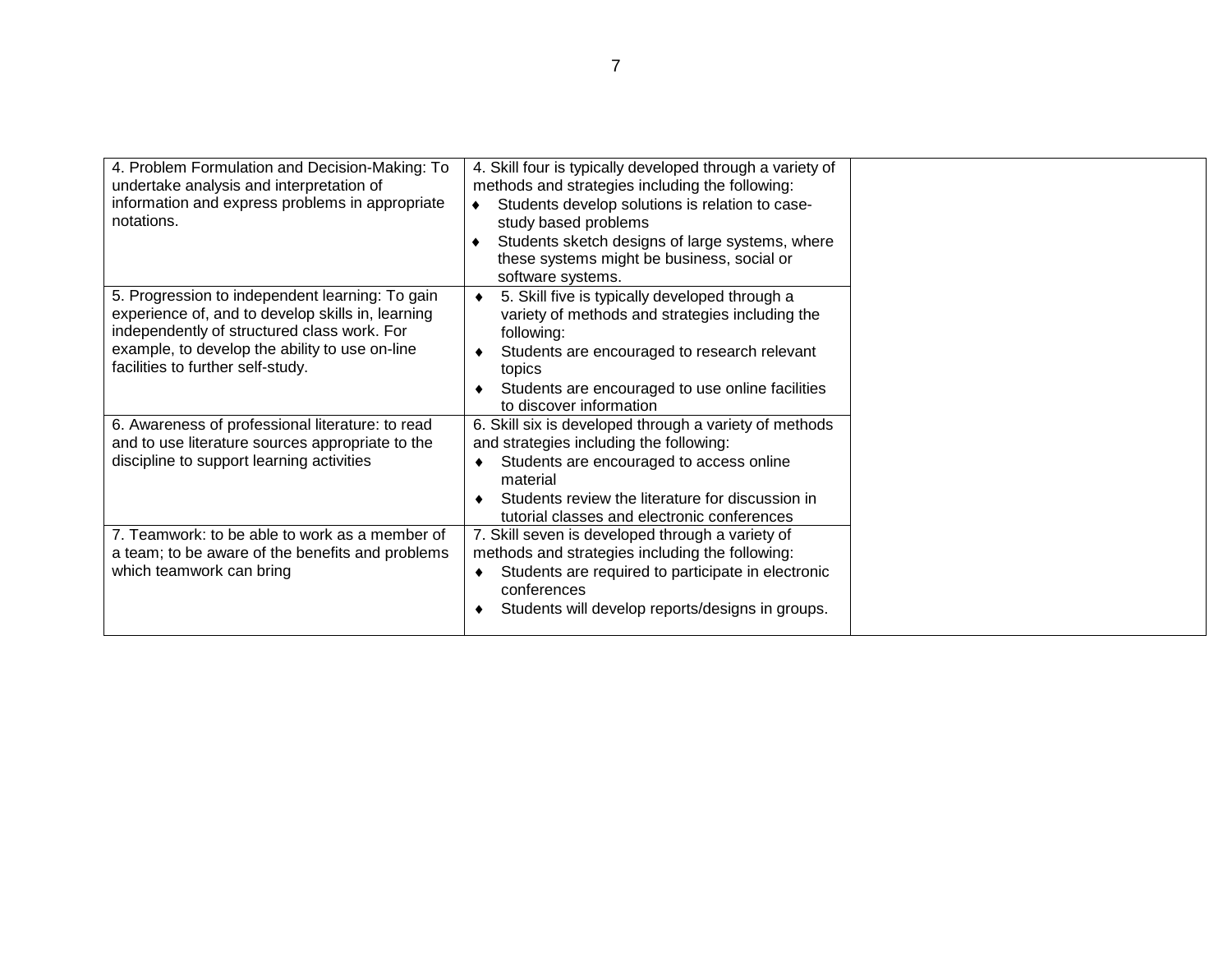#### **Section 4: Programme Structure**

The programme is designed to provide a fall-back award to students who would otherwise be required to withdraw from their programme. Subject to the requirements of the Modular Assessment Regulations, students may select any combination of modules not already taken, from modules in the Information Systems Field and the Computer Science Field.

There is no intention to recruit to the programme. In order to transfer to the programme, students must already have accumulated at least 60 credits on their existing programme. All credit gained while enrolled on that programme will be transferred to the BA Information Systems Studies.

It is not possible to describe the structure of the programme by level. The lists below show the IS and Computer Science modules currently available. The lists are divided into three sets merely for readability. Students may pursue any of the modules in any order, subject to having the necessary prerequisites.

# PLEASE NOTE: REFER TO THE FACULTY ON-LINE INFORMATION SYSTEM FOR UP-TO-DATE STRUCTURE INFORMATION http://www.cems.uwe.ac.uk/exist/index.xql